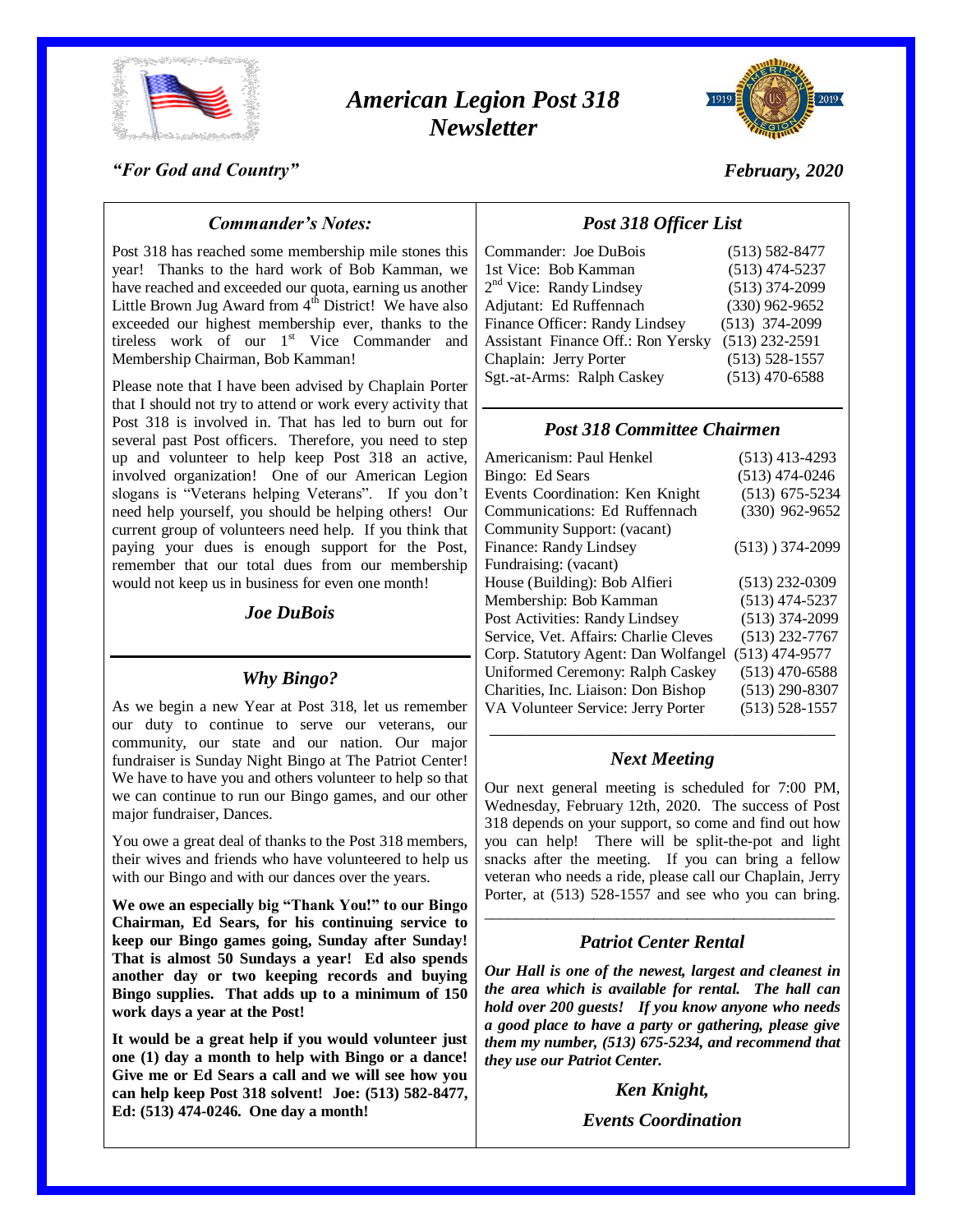## *January Bingo Results!*

Post 318 Bingo netted approximately \$4,163 in January, which is very good for our budget! Thanks again, Ed! And thanks to all of you workers who come out on Sunday and do all of the work you do to make our Bingo Night a winning operation for the Post!

# *\_\_\_\_\_\_\_\_\_\_\_\_\_\_\_\_\_\_\_\_\_\_\_\_\_\_\_\_\_\_\_\_\_\_\_\_\_ At the Flag Pole*

Display your flag days:

February 12 , 2020: Lincoln's Birthday

February 17, 2020: President's Day

We had 3 Color Guard details in January. Thank you all who served in the Post 318 Color Guard at local Anderson area events!

> *Ralph Caskey, Sargeant-At-Arms*

*\_\_\_\_\_\_\_\_\_\_\_\_\_\_\_\_\_\_\_\_\_\_\_\_\_\_\_\_\_\_\_\_\_\_\_\_*

## *Post Financial Review*

When a new Finance Officer takes charge of Post finances, it is necessary to conduct a financial review to determine that all accounts are in order. The Commander appointed Walter Geil and John Surdick to conduct the review. They met on January 15, 2020, to conduct a review of random financial records for 2018 and 2019. The signed review will be presented at the next General Membership meeting and entered into the minutes

All of the records that were reviewed were found to be accurate. Therefore the transfer of all Post 318 financial records to the new Financial Officer was approved by the Commander.

## *Joe DuBois*

As a community service project, the Post donated the use of the Patriot Center for an hour on January  $25<sup>th</sup>$  to Wilson Cub Scout pack 867. They conducted a meeting where a K-9 Sheriff's officer talked about Police Dogs, their training, abilities, and uses in police work. He also showed how his dog could respond to commands. It was a very good presentation!

## *Help Out Post 318 on Facebook!*

We are asking that all members and friends of the Post that are on Facebook help us out with our marketing. A few simple clicks can help us get the word out about events here at the Post. Here are four simple things you can do to help out.

#1.) **LIKE** both the **PatriotCenter318** and **@AmericanLegion318** on Facebook.

#2.) Then ask your friends and family on Facebook to do the same.

#3.) When you see an event such as our upcoming Lenten Fish Frys show up on Facebook as a suggested event, please click either **INTERESTED** or **GOING**. By doing this, all of your friends that are on Facebook who live within 25 miles of the Post will see these events in their news feed at some point.

#4.) When you see an event and have indicated you are **INTERESTED** or **GOING**, please **INVITE** your nearby Facebook friends. Invite them to the events 7 to 21 days before the event. By doing this you are triggering Facebook's analytics to kick in. Then Facebook will begin sharing [advertising] our events for free to these people and their friends.

## *Thanks for your assistance and support!*

## *Eric Franz, Facebook Nerd*

Email [eric.e.franz@gmail.com](mailto:eric.e.franz@gmail.com) | Facebook: @TheFRANZINATOR | Twitter: @EricEFranz

Our guru, "The Facebook Nerd", Eric, would like to keep track of all post activity posted on Facebook. To make this work, he requests that all posting be e-mailed to him in text or doc format (no PDF please!), and he will make sure it gets properly posted where it needs to be! Thanks!

*Joe DuBois*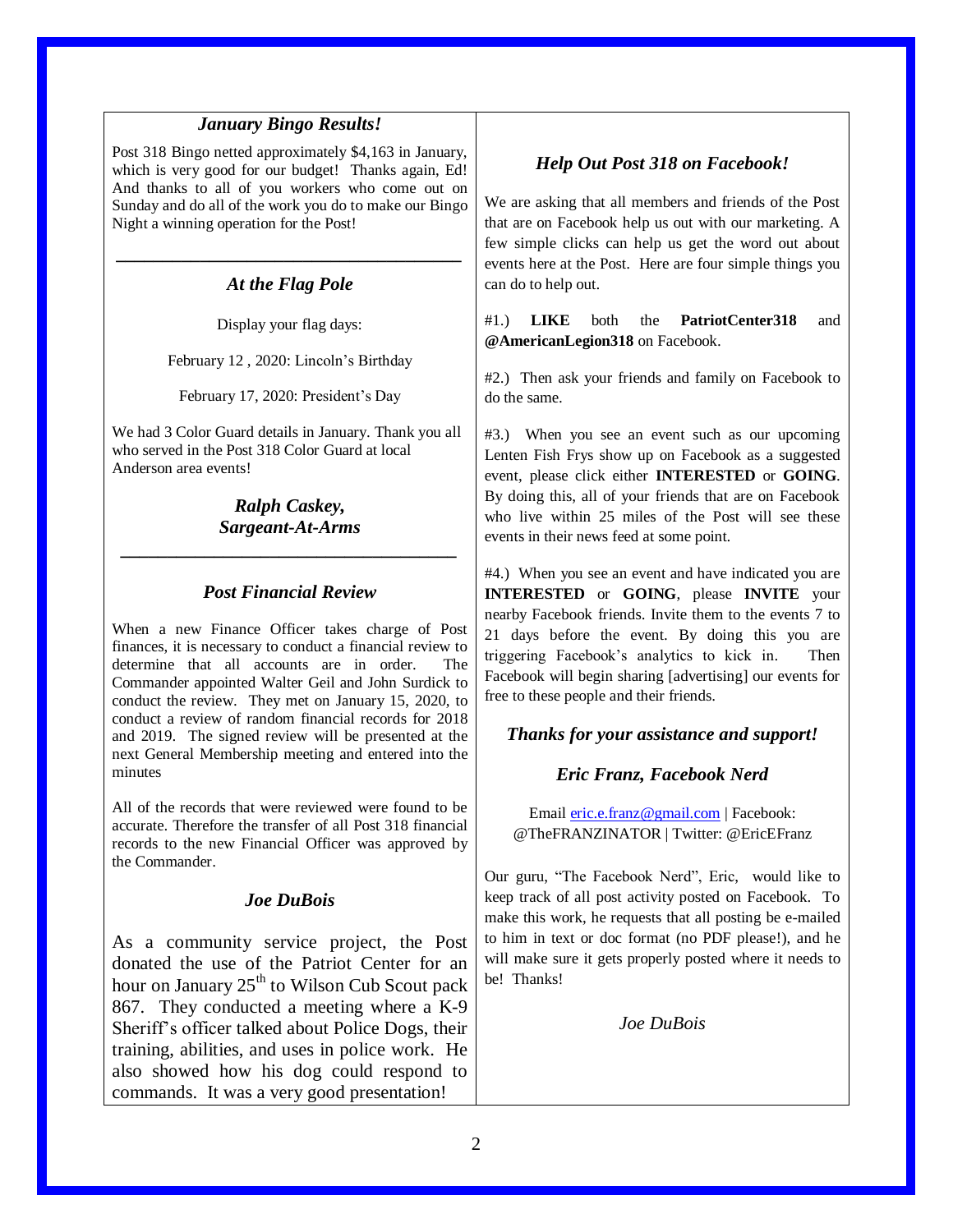## *Fund Raising Update*

**Bingo** – The Post conducts bingo every Sunday. Doors open at 4:30 PM, preliminary games begin at 6 PM. All your favorite "pull tabs" are available. You can support the Post by either coming out to play, or volunteering to work these events. Please contact Bingo Manager, Ed Sears (474-0246) with any questions.

**Euchre** – Euchre tournaments are conducted every Thursday night in the Club Room. Buy-in is \$5, \$2.50 going to the Post and \$2.50 going to prize money. This is a fun evening and is open to both our membership and the public. Doors open at 6:45 PM, games begin at 7 PM. Contact Joe Baker (289-9044) with any questions. For the month of December, Euchre contributed \$ 191 to the Post.

**Kroger Community Rewards** – If you are a Kroger customer and are not currently supporting a charitable organization through *Kroger Community Rewards*, we would encourage you to do your part! Go on-line and sign up for *Kroger Rewards,* selecting *American Legion Post 318 Charities*, Inc. as your cause.

**Amazon Smiles** – *American Legion Post 318 Charities Inc.* is now registered with Amazon Smiles. So, if you shop at Amazon and select *American Legion Post 318 Charities, Inc.* as your charity, Amazon donates 0.5% of all eligible purchases. To maximize our revenue opportunities, please share this information with family and friends.

# *FootballManiaTM Results*

Dennis Sakal is presently residing in Florida and has announced that the FootballMania $\tilde{M}$  game is over. He has reported that this season's game has produced 2 \$100 winners, and 4 \$25 winners. The last Post winner was Ron Yersky, who won \$600. A big "Thank You!" goes out from us to Dennis Sakal for his work running our FootballManiaTM game this year! He was also active helping out at Bingo over the years.

## \_\_\_\_\_\_\_\_\_\_\_\_\_\_\_\_\_\_\_\_\_\_\_\_\_\_\_\_\_\_\_\_\_\_\_\_\_\_\_\_\_\_\_ *HoopsManiaTM*

Our next game is the HoopsMania<sup>TM</sup>. Matt Lilly has volunteered to conduct this game for us, and he just mailed out the HoopsMania<sup>TM</sup> tickets for you to buy or to sell to friends or family. For each ticket you buy or sell, the Post receives \$14! If you don't receive your tickets let Matt Know! Call him at (513) 617-8351 & leave a message. Fill out the ticket stub and send it with a check for \$20.00 to our P.O Box number.

#### *Joe DuBois*

# *Chaplain's Report , January 2020*

We start a new decade with some optimism. It has been a long time since with had enough money in the bank so we were not worrying about paying the bills, for a little while. Membership has reached an all time high for this Post. A great big thank you goes out to Bob Kamman for his persistence and for members bringing in new members. Without Bob's calls and emails we would probably be below quota, not above.

We lost another member this month. Bill Hitchcock was called to the eternal resting place after battling cancer for five months. He was a really good man who I got to know well. He was not as active as he would have liked, but he supported our Post. Thank you to Joe and Gary for attending his service with me.

We also lost Roger Siegman. The Post provided the Color Guard, The Rifle Squad, the Flag Presentation, our Bugler for Taps, and I prayed the final prayer and presented the flag to the family. We need to support our members families during these sad moments and it shows our concern for members when we attend these funerals.

On February  $18<sup>th</sup>$ , we will have another visit to the VA to help some of the resident patients there play their weekly Bingo games. They look forward to these visits by the different Posts, and the volunteers who help always come back rewarded. We need six or seven volunteers each time we go, so if you are interested, just let me know.

Because of the hard work of our Bingo manager, Ed Sears, and his faithful crew, bingo is still doing very well and the numbers of attendees is increasing. A big Thank you goes out to Ed, and especially Carolyn, his wife, for supporting him.

Joe DuBois, our Commander, is really on top of things.. He would really appreciate more volunteer help. One reason people do not take on leadership positions at the Post, is the lack of support. Your leaders end up getting burned out! Come on guys! Let's come up with some new ideas to get more members involved! If anyone has suggestions, please e-mail them to Joe, or attend a meeting and ask him how you can help.

Leo Turner is at the VA in Georgetown. Keith Musselman is still at the Anderson nursing home. Jack Storm is at Salem Woods. If you are near any of these facilities, please drop in and say hello to these guys! God Bless all of you and may this year continue to bring you good health. *Jerry Porter, Chaplain*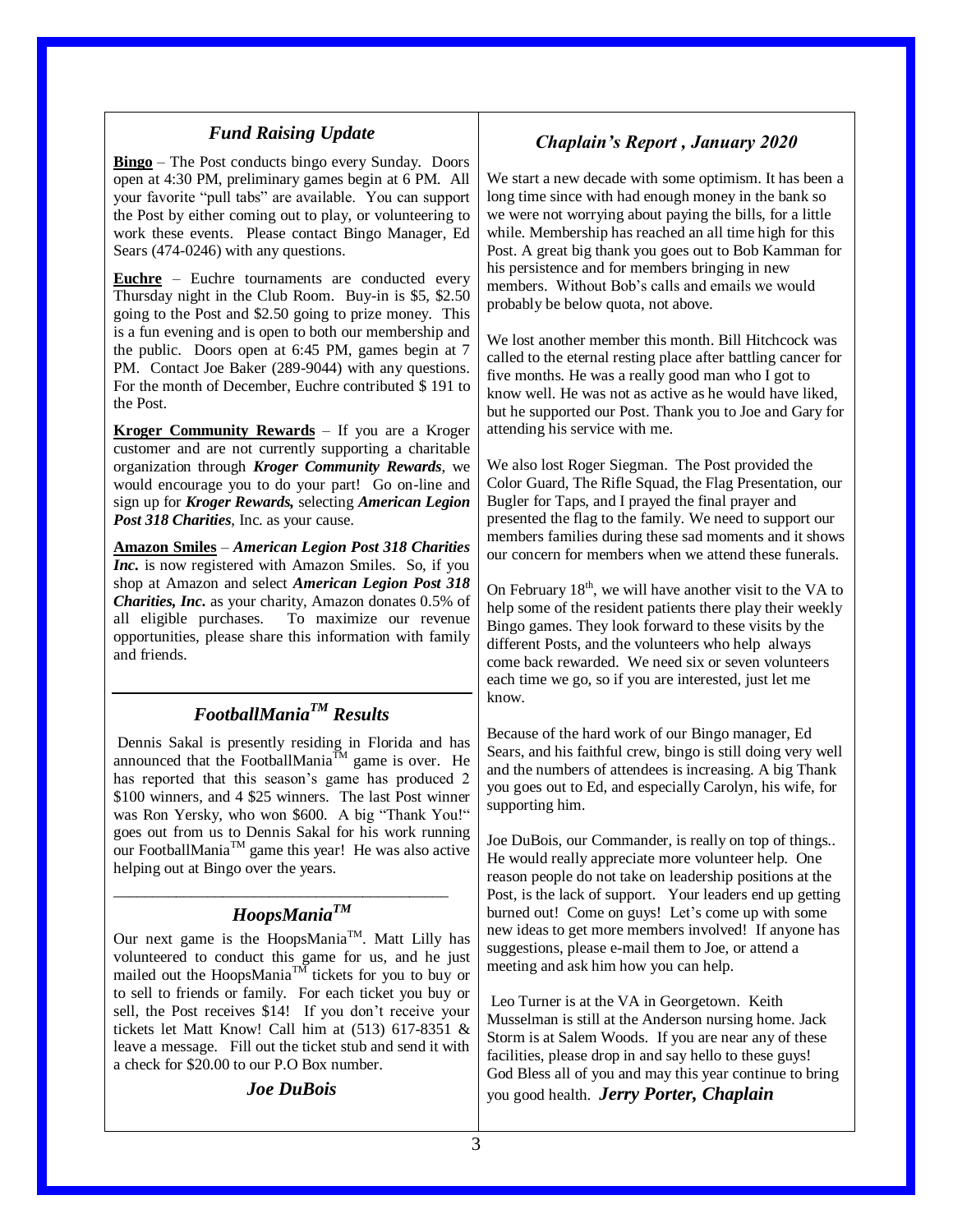#### *February Dance Schedule*

The Patriot Center has three really good bands scheduled to entertain you during this month.

**Super Bowl Warm-up Featuring The Cincy Rockers February 1st** 



But wait, there's more! To get into the spirit of Super Bowl LV, we will conduct some special activities, including our football toss. You're welcome to bring in your own appetizers to make it a great "tailgate" experience, and suggested attire for the evening is to dress in the colors of the team you'll be cheering for on Super Bowl Sunday, or your favorite NFL team.

**Patriot Center Presents: Valentine's Day Dance** Saturday, February 15, 2020

Featuring: Wild Rice Musical Revue



*Wild Rice Musical Revue* will return to the Patriot Center to host our Valentine's Day event on February 15<sup>th</sup>! This high energy dance band, made up of Cincinnati music legends, specializes in making sure their audience has a great time! Whether you want to get up and dance, or sit back and enjoy the music, you will be entertained. As part of this Valentine's Day celebration, the Patriot Center will break out its "kissing booth", a memorable photo opportunity. There will be complimentary candy for everyone, and there may also be a few more sur-prises, all for the price of a single admission. A great way to spend one of the top "date nights" of the year!

#### *Slow Burn Band Dance*

On February 29th, the *Patriot Center* is pleased to welcome back *Slow Burn***.** This is a highly talented and versatile band. They play from a huge set list of various musical genres from *Classic Rock* styles to *Traditional Blues.* They are an energetic band that engages audiences and entertains all ages, so let the "burn begin".



Tickets for all dance events can be purchased in advance at:<https://www.showclix.com/> for \$10, or by calling the ShowClix box office at 1-888-718-4253, Option 1 and ask about *Patriot Center of Cincinnati* events. All fees and taxes are included. Advance sales end at 12:00 PM on the day of the event. Tickets purchased at the door are \$12.50.

### *Food Service Trial*

The Patriot Center, in collaboration with *At Your Service NOW* catering, is conducting a limited food service trial for our dance events. The dances scheduled for February 1<sup>st</sup> and February 15<sup>th</sup> are included in this trial. Offered meals will be served between 6pm and 7:30pm.

- To participate, customers can order the defined meal on ShowClix, when dance tickets are purchased, for \$8.00.\*
- For walk-ins, the meal can be requested upon arrival at the Patriot Center for \$9.00\*, if available.
- \*All payments will be in cash, upon arrival at the Patriot Center.

Continuing this food service beyond February  $15<sup>th</sup>$  would require sale of at least twenty-five (25) meals per event.

February  $1<sup>st</sup>$  Menu: chicken wings, vegetable Shooters, and a choice of sauce for the wings.

February 15<sup>th</sup> Menu: Chicken Alfredo and a side salad.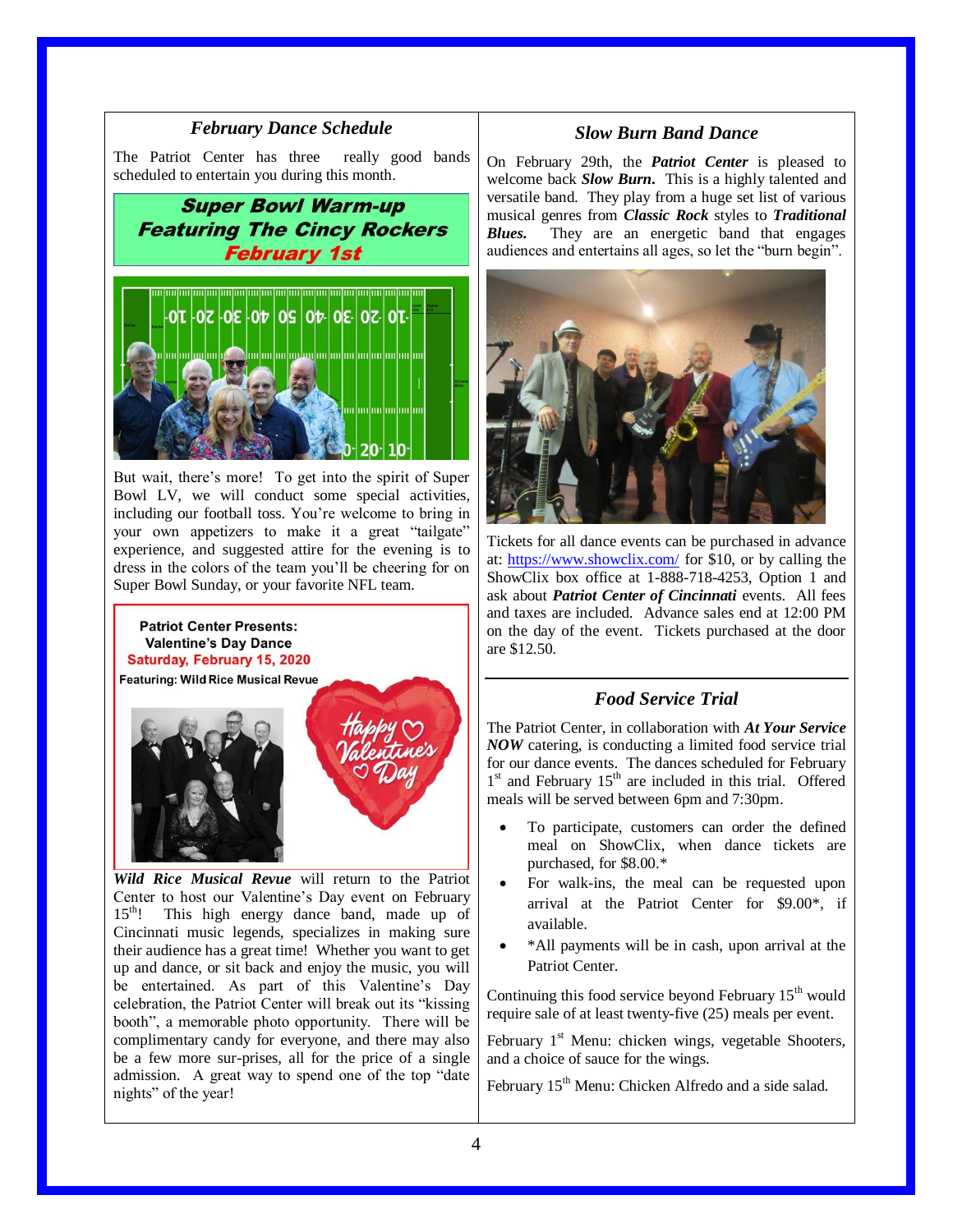## *Toward The Light*

January 30, 2020 Volume 27 Issue 34, Humor and inspiration published weekly (or whenever the editor feels like it) © copyright 2020, R.L. Evans, all rights reserved.

#### *THE GIFT OF TIME*

On his death bed, Alexander the Great, summoned his army generals and told them his last three ultimate wishes: First, the best doctors should carry his coffin. Second, the wealth he had accumulated (money, gold, precious stones) should be scattered along the procession to the cemetery. And lastly, his hands should be let loose so they could hang outside the coffin for all to see. His generals were surprised by his unusual requests and one asked Alexander to explain. He told them, "I want the best doctors to carry my coffin to demonstrate that in the face of death, even the best doctors in the world have no power to heal. "I want the road to my grave to be covered with my treasure so that everyone can see that material wealth acquired on earth, will stay on earth. "And finally, I want my hands to swing in the wind so that the people understand we come into this world empty handed and we leave this world empty handed, after our most precious treasure of all is exhausted. That treasure, my friends, is time." We take no material wealth to the grave. Time is our most precious treasure because it is limited. We can produce more treasure but we cannot produce more time. When we give someone our time, we give them a portion of our life—a portion we can never get back. Our time is our life! **May God grant you enough time to share with all those you love.**

#### *Author Unknown \_\_\_\_\_\_\_\_\_\_\_\_\_\_\_\_\_\_\_\_\_\_\_\_\_\_\_\_\_\_\_\_\_\_\_\_\_\_\_\_\_\_\_*

#### *Oratorical Contest*

The Post 318 annual oratorical contest was held on Saturday, January  $25<sup>th</sup>$  at 12 noon. Our judges were: #1-Dee Stone, #2-Rick Weis, #3-Bob Bachelder, #4-Winnie Clayton, and #5-Bob Kamman. Timers - Don Bishop and Dan Wolfangel Usher- Randy Lindsey Tabulator extraordinaire- Jack Surdick Master of Ceremonies was Gerald Porter.

Our contestant, Nate Baker , won our local contest, and his score was recorded. He will move up to the District contest. He was accompanied by his mother, father and brother.

### *Lenten Fish Fry!*

Once again, Anderson American Legion Post #318 is hosting our Annual Lenten Fish Fry Dinners from 5 to 7 PM every Friday from February 28th through April 10<sup>th</sup>, at our Post, known as the Patriot Center, located at 6660 Clough Pike in Anderson Township.

You can dine-in or carry-out. Basic dinners include of an entree of fried or baked fish or shrimp, with french fries and the choice of a tasty side dish and beverage. A chicken tenders dinner with french fries and beverage is also available.

Basic dinners range from \$5.00 to \$8.50. You can also choose from the variety of sides to add to your dinner, at a modest additional cost. Diners can also get just a fish sandwich.

Delicious desserts, many of which are home-made, will also be available. Soft drinks and bar drinks will also be available for purchase. The Post needs volunteers, so make sure you are on the list to help out!

## *Dan Wolfangel*



Oratorical Contest Winner, Nate Baker, and the officials listed on the left of the Photo. George Thompson Post 425 & Hamilton County, also attended. (In the red jacket above.)